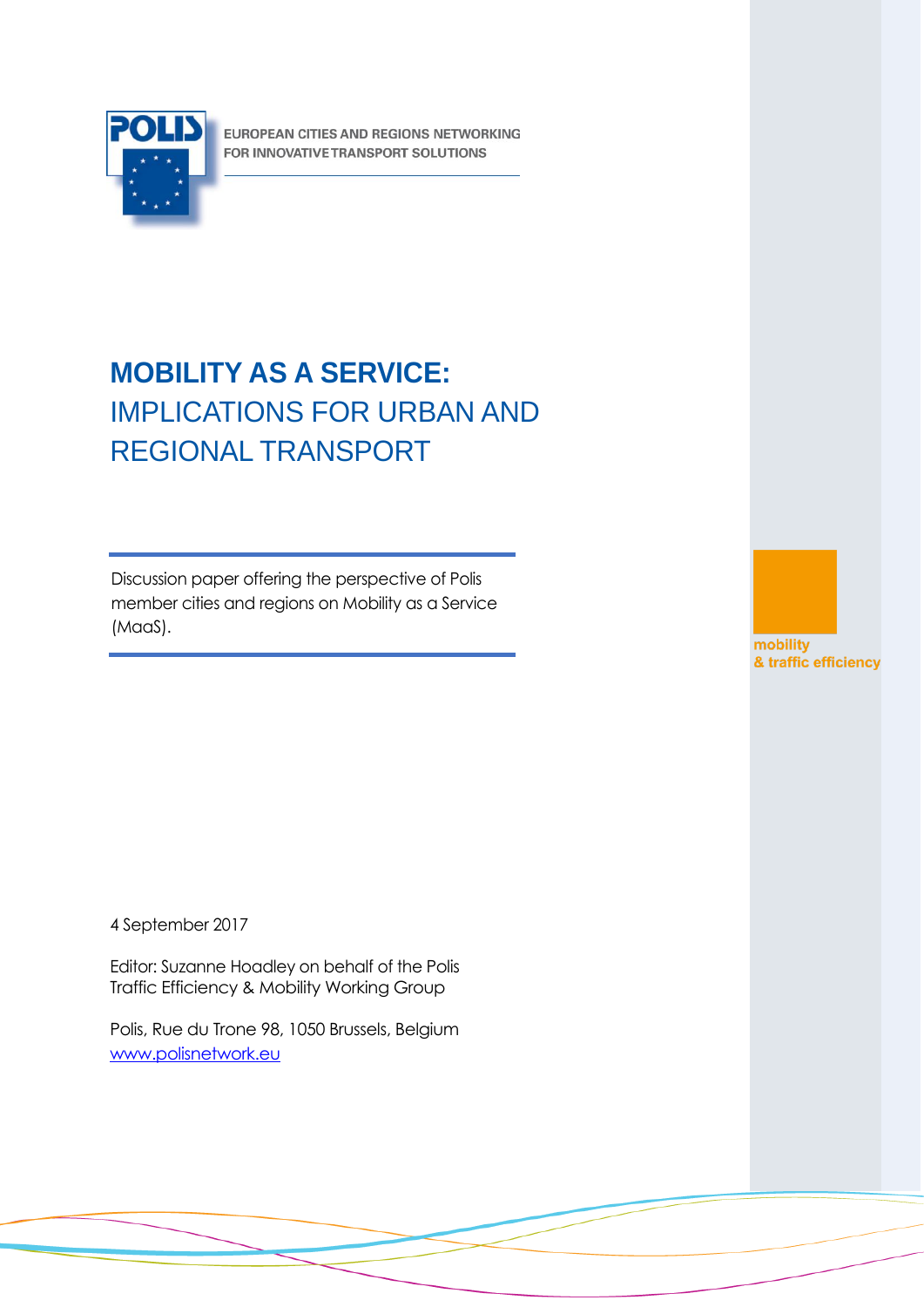# WHY PREPARE A DISCUSSION PAPER ON MAAS?

"Mobility-as a-Service" has been marketed as a new transport concept that may change or disrupt current models of transport provision, particularly in urban areas. The concept of MaaS claims to offer a personal mobility package based on lifestyle needs and delivered through an IT model.

Discussion of MaaS, driven partly by business and technology priorities, is beginning to have an impact on policy thinking, including at EU level. It is important that city and regional authorities, who play a key role in regulating and/or providing transport services, contribute to this debate. Polis members believe that a key factor in sustainable urban mobility is effective integration of planning and services.

To the extent that new mobility services are developed by the private sector, Polis members would like to ensure that these are developed collaboratively with local and transport authorities and support city and regional transport priorities and policies.

The purpose of this paper therefore is to:

- I. gain clarity on what is MaaS, promote awareness among local and regional authorities and determine the best role for them in the MaaS environment
- II. discuss the views of local and regional government on MaaS to ensure the debate is not entirely business- or technology- driven
- III. promote integration of new and traditional mobility services with city and regional transport policies, notably the principles of multimodality and active travel and the key objective of modal shift
- IV. encourage more communication and greater cooperation between new mobility service providers and local and regional authorities

The paper is specifically targeted at:

- I. City and regional authorities, to support them in reflecting on how they could approach the introduction of MaaS in their own area
- II. New mobility service/MaaS providers, to make them aware of the views of transport authorities and the need for partnership working to ensure MaaS delivers benefit for all rather than the few
- III. National and European authorities, to inform their policies and funding programmes related to Maas

Polis members would like to ensure that new mobility services are developed collaboratively, and support city and regional transport priorities and policies.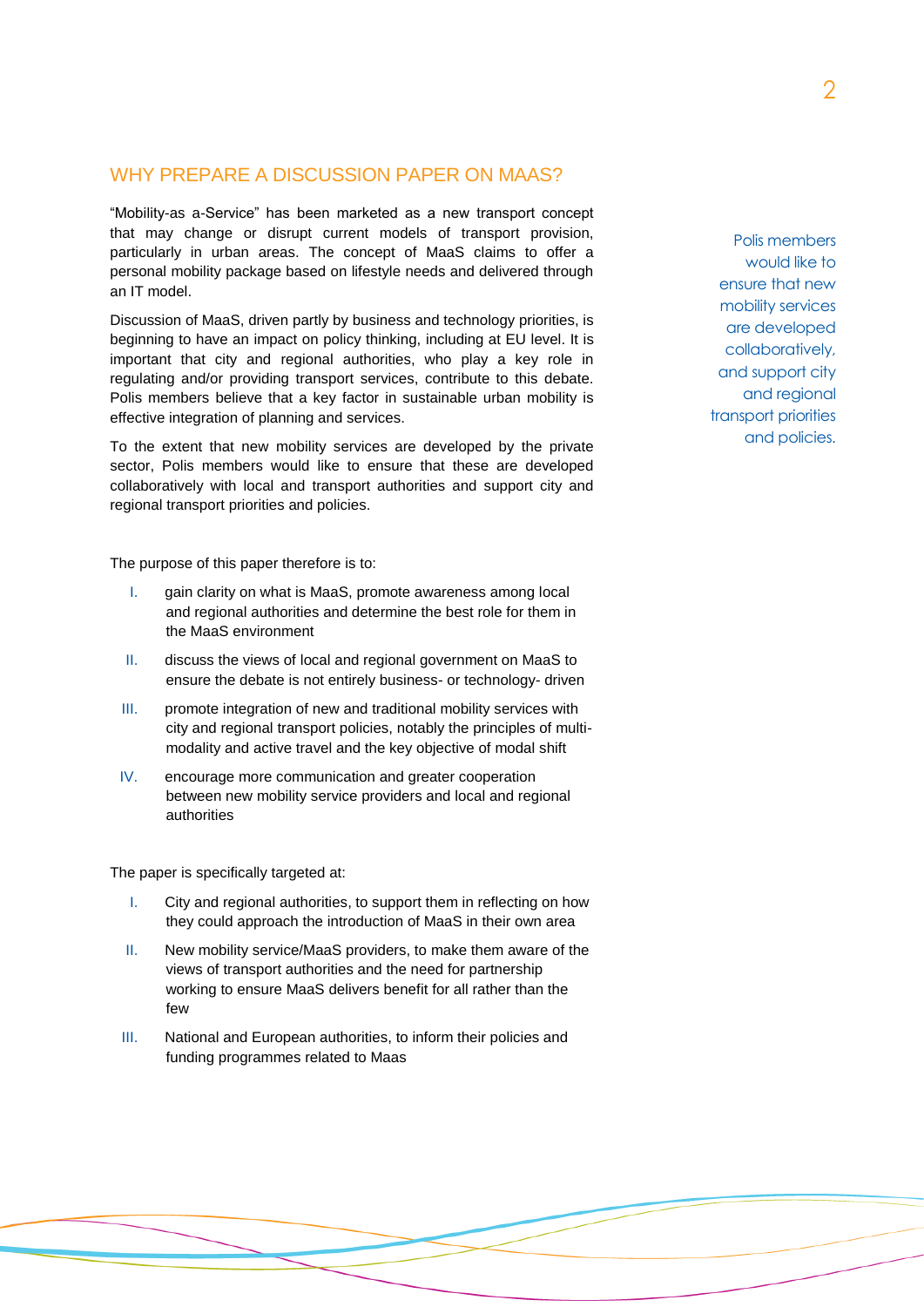### 1. BACKGROUND

The role of local government in managing transport is multi-faceted. This role differs across the EU but involves some or all of: policy formulation (local transport policy/strategy); setting transport rules and regulations (to meet the local or national transport policy, such as access restrictions, parking zones, public transport or more liveable cities); transport service delivery through in-house or contracted services (public transport, public bike schemes, travel information), as well as operational aspects (traffic management).

Advances in technology and changes in customer expectations mean that this role must continue to evolve. For example, travel information services can now be provided by satellite navigation companies and through Smartphone apps, a trend that is likely to grow in view of greater availability of open data and new EC rules1. Another example is the new shared mobility service area, particularly car-sharing, in which the private sector is playing an active role, including vehicle manufacturers.

Transport authorities generally support working in partnership with the private sector to develop better outcomes for customers, especially for journeys (low demand) and population groups (elderly and disabled) that cannot be easily accommodated by traditional public transport. There may therefore be opportunities for authorities to work with the private transport market to deliver new transport solutions for users that fill a service gap and support the city's wider sustainable transport policy goals (e.g. ridesharing that complements the existing public transport network).

# 2. POLIS AND MAAS

 $\overline{a}$ 

Polis has observed that attention given to MaaS at European level and national level in some Member States is not necessarily replicated at local/regional level. While a few Polis members are engaging in projects involving new mobility services, others are not actively considering new approaches. Nonetheless, where there is awareness of the development of new mobility services, there is acknowledgement that these could play a role in reducing car use/ownership and improving access to the full range of available transport services.

Except for a few city authorities, there is a perception that the involvement of local and regional government in MaaS activities has been limited. The same could be said about the public transport sector. MaaS has largely been driven forward by digital and ITS industries and the personal transport sectors of car-sharing and taxis. The role of the wider public transport sector appears to have been minimised, which is a major issue for city and regional authorities as mass transit is the backbone of mobility. This lack of involvement and understanding of key stakeholders may go somewhere towards explaining why MaaS commercial integrators have indicated a key challenge of MaaS will be developing commercial agreements with public transport operators.

**Transport** authorities support working with the private sector, especially to offer better journeys that cannot be easily accommodated by traditional public transport.

There has been limited involvement of local and regional government and the public transport sector in MaaS developments to date.

*<sup>1</sup> Commission delegated regulation (EU) 2015/962 and proposed delegated regulation C(2017) 3574, 31/5/17*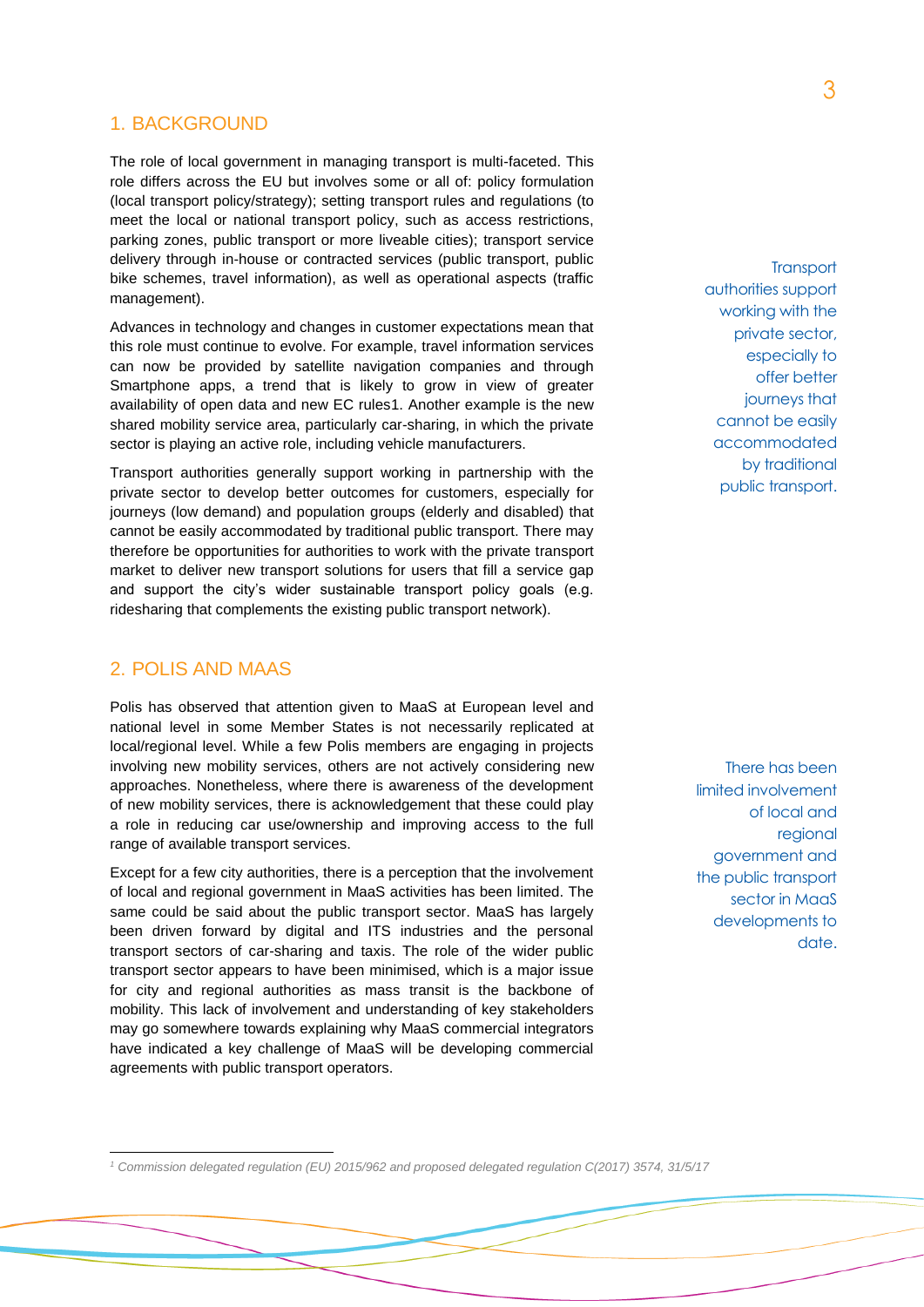# 3. TOWARDS A COMMON MAAS VISION

It has become clear that there is no one definition of MaaS. It has become a general term to describe many different things. Some define it in terms of the few MaaS apps in operation today, in other words as an online platform for accessing (planning, booking and paying for) a tailored package of public and private transport services. Others use it to denote a wider vision for shared mobility. Whereas others still use it more liberally to describe a transport service (such as car-sharing, ride-hailing or cycle hire), an integrated traveller information service (eg, a trip planner) or an integrated transport payment scheme (such as a Smartcard). Since many of these services exist already in many cities, in some cases for many decades, it begs the question what is MaaS and why is it so different to what we have already? Polis members have attempted to shed some light on this.

One model of MaaS seeks to offer the:

- Integration of commercial transport services (taxis, car-sharing schemes and car hire companies) into a mobility offer – currently most integrated traveller information services and payment systems are restricted to public sector-supported services, such as public transport.
- Personalisation of the mobility offer to meet the travellers' needs.
- Private sector delivery of functions traditionally sitting with local transport authorities and/or contracted bodies, particularly information and payment related to public transport services

This third-party model of MaaS requires:

- Transport services: without trains, buses, trams, taxis, car-sharing clubs, etc, MaaS cannot happen. These services are operating without MaaS but MaaS could potentially influence their shape and form in the future
- Open access to data about the transport services: this could include service routes, passenger counts, distance travelled, schedules, realtime information and (likely to be more sensitive) fare data
- Commercial agreements, potentially entrusting the selling of transport services to a third party. Existing transport operators may be cautious about this.
- Users: demonstrating to potential users that a MaaS offer provides something new and advantageous compared with existing service provision.

However, this approach seems to assume that there is little current integration of services and that the best way to address this is through the creation of a market of third-party (private sector) integration platforms. This may be the case in certain circumstances but is unlikely to be a workable model where considerable integration already exists. In any case, the overriding public policy priority is to reduce the environmental impact of transport, increase safety, while keeping people moving and supporting economic growth. The creation of new markets or promotion of certain technologies is only to be supported if they contribute to these

The overriding public policy priority is to reduce the environmental impact of transport, increase safety, while keeping people moving and supporting economic growth.

What is MaaS and why is it so different to what we have already?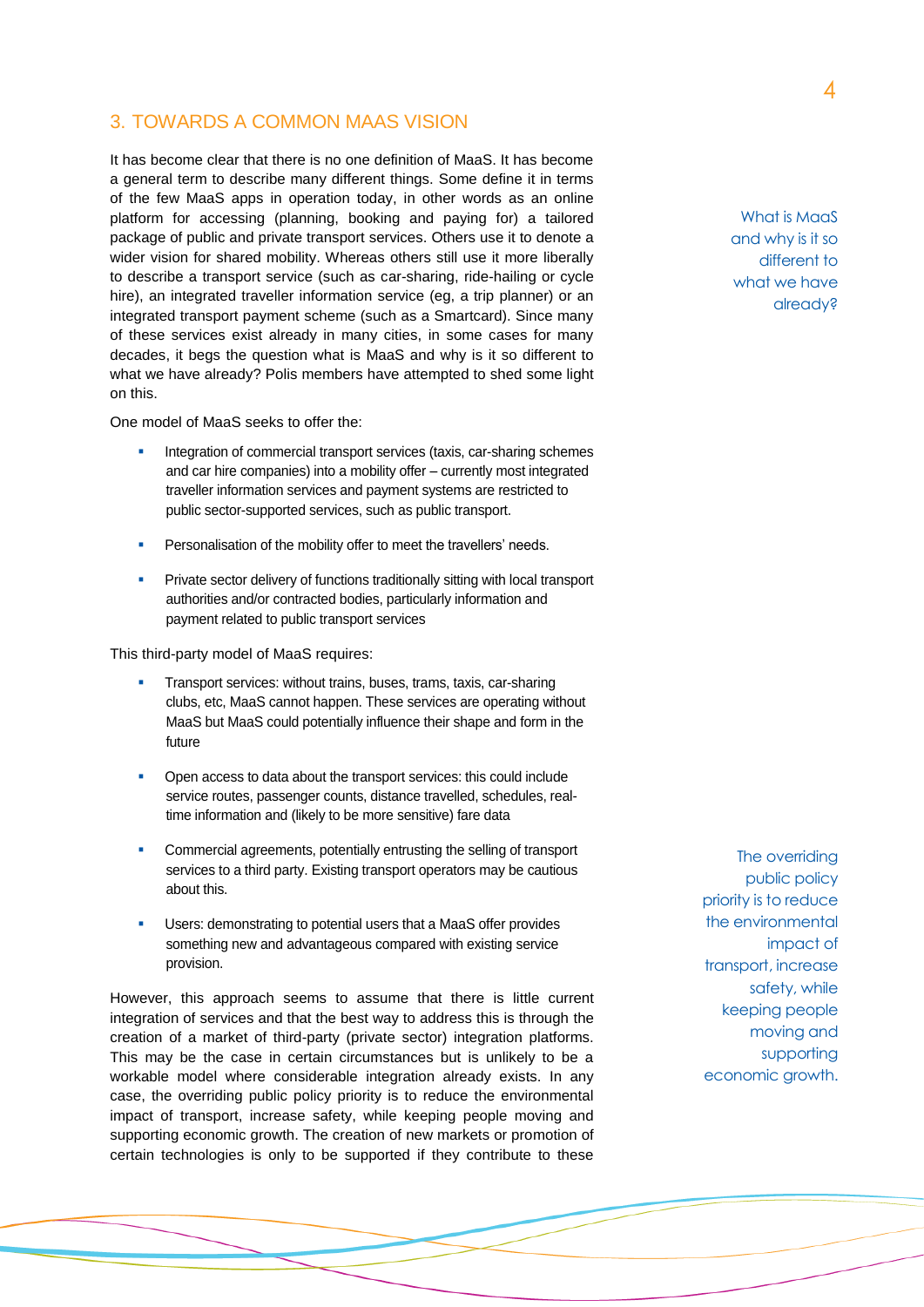goals. To this end, a balanced governance model with public sector leadership should be sought to ensure an equitable and sustainable transport system.

An alternative model will see some cities and regions using the MaaS concept to develop a systems approach to transport planning and service delivery. By leveraging local authority partnerships with transport operators and defining the parameters and objectives of a MaaS system, some transport authorities and local/regional government organisations are aiming to create a single, integrated MaaS offer featuring a range of transport choices including traditional public transport and new mobility services. This approach relies on a clear vision and strategy and could enable cities and regions to develop and improve their travel demand management, dynamic network management and route optimisation of traditional public transport services, along with offering greater flexibility and travelling options to the public. This style of MaaS could see transport authorities and local government organisations delivering an integrated offer themselves or monitoring a MaaS system with some degree of strategic control, ensuring it is accessible, sustainable and meets wider city and regional goals.

# 4. OPPORTUNITIES OF MAAS

### 4.1 Promote sustainable travel

By improving integration of transport systems and services, advocates claim that MaaS could lead to a reduction in car use and/or car ownership. By providing easier access to personal transport services (including car hire companies, car-sharing clubs and taxis) and by facilitating more informed decisions about which mode(s) of travel to use in a certain set of circumstances, it is possible that the need to use or own a car would be reduced.

If access to mobility is easier and use and ownership of a car is less attractive, customers may be more inclined to use public transport and potentially to walk more or use a bicycle (at least to reach a public transport stop), ie, they would use a wider range of transport modes (multimodal) and different modes for a trip (intermodal). Whether, in reality, a customer will actually give up his car will depend on a number of factors, including the price, convenience and comfort of alternative mobility services and whether they are prepared to change behaviour by, for example, greater use of car hire, car-share clubs and taxis or other shared mobility services.

### 4.2 Improve efficiency of existing transport services and public resources

For many Polis members, MaaS holds potential to make better use of existing transport services and resources. While traditional public transport services, such as buses, trams and even taxis, are well utilised (even over-subscribed) in city centres during peak times, the same cannot be said for the suburbs and rural areas and for services provided in the early morning or late evening/night-time periods. In these situations of low

If access to mobility is easier, customers will use a wider range of transport modes.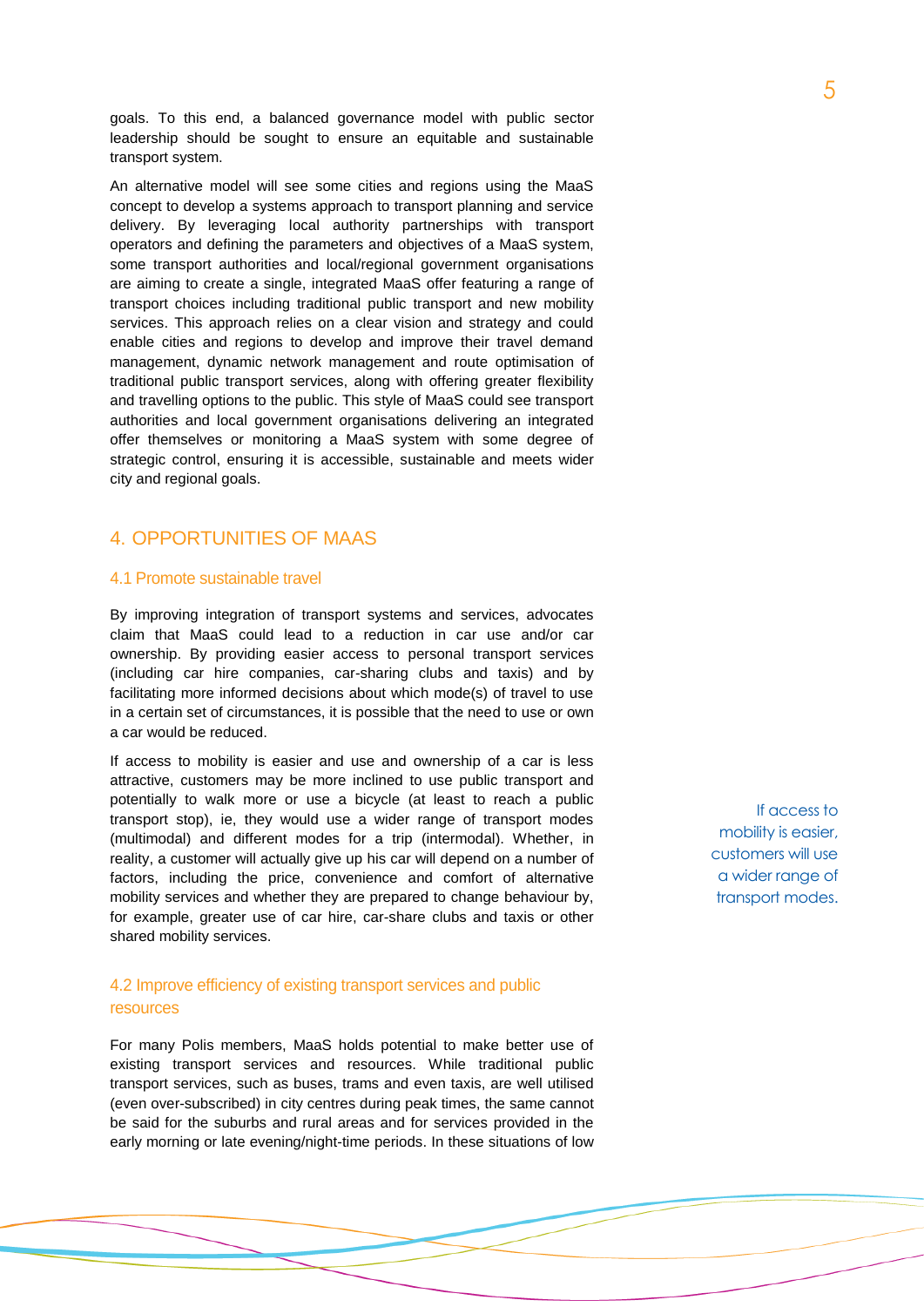and dispersed demand, the service can be under-utilised and therefore proportionately more costly.

Offering customers access to other types of existing services, such as personal or shared taxis or other forms of demand-responsive transport, could offer a more efficient use of resources. For example, one Scandinavian Polis member is aiming to make the city's taxi service more efficient, by promoting shared taxis and reducing the high proportion of time the taxis are not actually carrying customers. Another member is using MaaS to foster greater cooperation among the main public transport operators. These offer examples of how public authorities are implementing a MaaS approach, as a solution to a well-defined problem without putting a burden on public budgets.

### 4.3 Take advantage of the personalised approach to develop an inclusive transport system

The personalised approach of MaaS may offer inspiration for developing sustainable transport solutions for all citizens, especially those who find it difficult to use traditional public transport, such as the elderly and the disabled by easing access to door-to-door transport provision. Mobility provision is not only a fundamental right but also meets social and economic goals – it is widely acknowledged that keeping people active increases their physical and mental well-being. The level of transport service for people with reduced mobility can vary enormously from one area to another: dedicated solutions put in place tend to be organised and subsidised by public authorities or supported by volunteers as "traditional" services (public or private) tend to be too costly. Personalised services for vulnerable categories of society could fill the gap and improve access to mobility.

#### 4.4 Enhance access to transport services

While many cities and regions have some form of integrated travel information and payment schemes or they are working towards this, these rarely include the full range of mobility services available in a city. Many other towns and regions have very poor or no such platforms. MaaS has the potential to make service provision more accessible. Furthermore, some Polis members agreed that the private sector may be able to deliver a more attractive platform for providing information on or access to transport services, just as some Smartphone app developers today are delivering better travel information services than public authorities, often using public sector data.

Given the different circumstances in different cities and regions, it seems unlikely that a single MaaS model would be universally applicable. Cities and regions engaging with the MaaS concept need to have a clear strategic vision of how they intend to develop. This vision can be used to guide MaaS systems and improve collaborative partnerships with transport operators and private MaaS organisations, to ensure a MaaS system fits with policies and wider goals.

Personalised services for vulnerable groups of society could improve access to mobility.

The diversity of Europe's cities and regions make it unlikely that a single MaaS model would be universally applicable.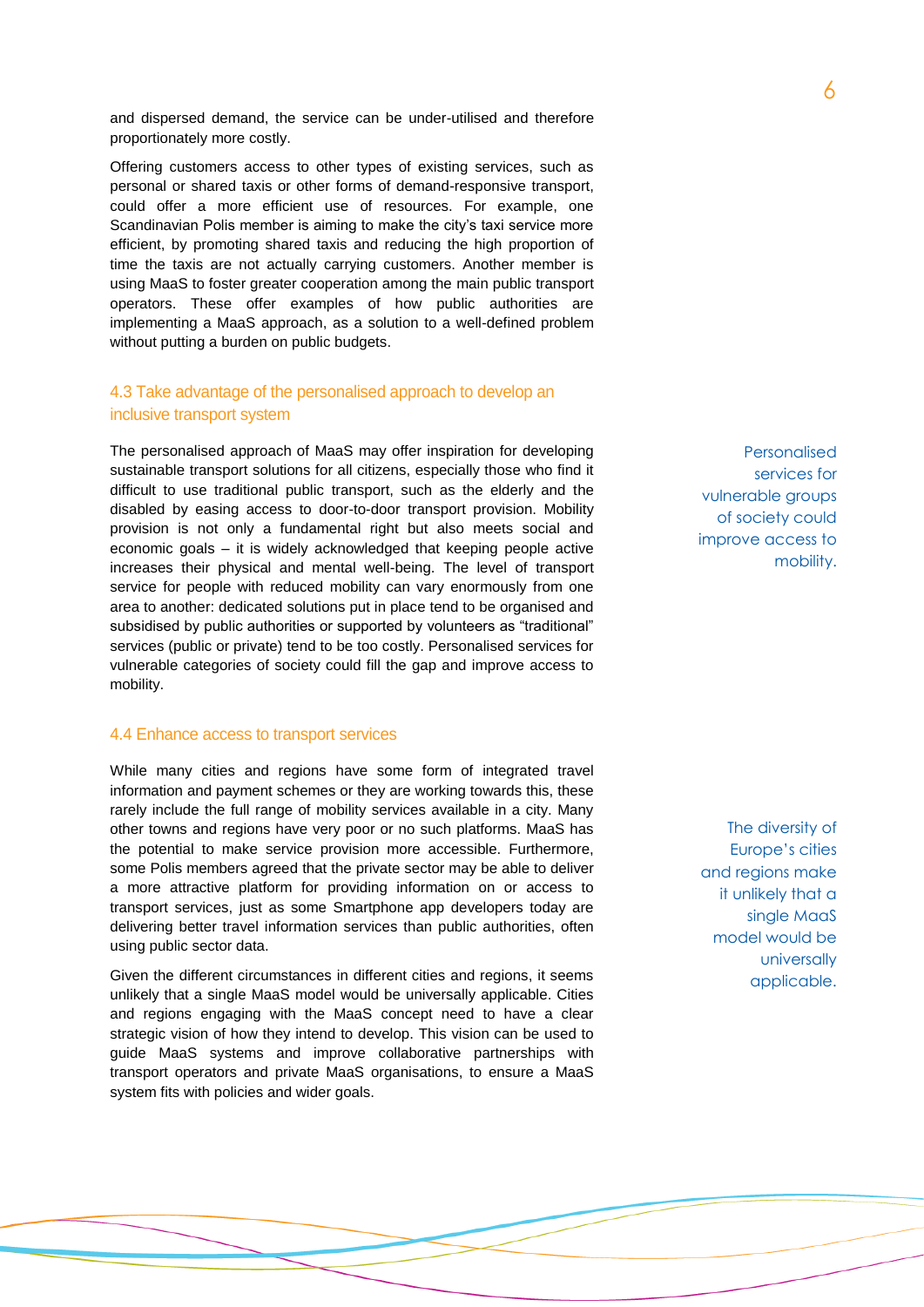### 4.5 Offer choice to users

With the possibility to include any type of transport provider (public or private), MaaS has the potential to provide easier access to a wider range of services, thus offering the user greater choice and potentially the most affordable trip for the purpose. If designed in the right way, this type of service also has the potential to reduce environmental impacts and provide customised mobility options and better accessibility to people with disabilities or reduced mobility. Cities and regions utilising the MaaS concept will need to engage with operators and communities to ensure new mobility services are accessible and inclusive. They will want to avoid a situation where a MaaS offer only addresses the most profitable part of the market leading to a two-tiered approach to mobility, with some areas having considerably better transport provision than others.

# 5. THE RISKS OF A PURELY COMMERCIAL APPROACH TO MAAS

### 5.1 Dis-incentivise sustainable trips

The previous chapter highlighted the opportunity for MaaS to promote more sustainable travel, notably by reducing private car use and ownership. There is risk that the opposite may happen, that there is a shift from public transport to individual modes (taxis, car-sharing, etc) and from active modes (walking, cycling) to motorised modes (mass transit or individual modes). The success in some markets of new services, including apps for private-hire vehicles and ride-sharing, clearly has the potential to disrupt existing urban mobility services and could also encourage a shift towards car use away from more sustainable modes.

The predominance of individual modes and the poor visibility given to public transport in current MaaS discussions and developments is a cause for concern. Ultimately, user modal choice will depend on how the MaaS system is designed and how services are priced and promoted. For instance, in one current MaaS structure if a subscriber does not use all the trips, notably the taxi or car-sharing trips, that are part of a monthly package, these are carried over to the next month. Without this option, the user may be inclined to make unnecessary motorised trips to avoid losing them.

### 5.2 Higher costs for the user or the transport provider and unequal services

In case of commercial Megaservices, the operator will need to receive payment for the services delivered. Who will ultimately bear the cost for these services remains to be defined: will it be the customer or will it be the transport provider, such as the bus or tram operator? Both cases are of concern to transport authorities, who ensure that public transport fares remain low (often through subsidy) to keep them affordable and to make public transport an attractive travel option. Or can MaaS take advantage of other revenue streams, such as advertising, which is already commonplace in the digital sector? Additionally, it may happen that MaaS further increases inequality, for instance, where new MaaS services offer

It may happen that MaaS increases inequality where premium levels of service are on offer to those who pay more.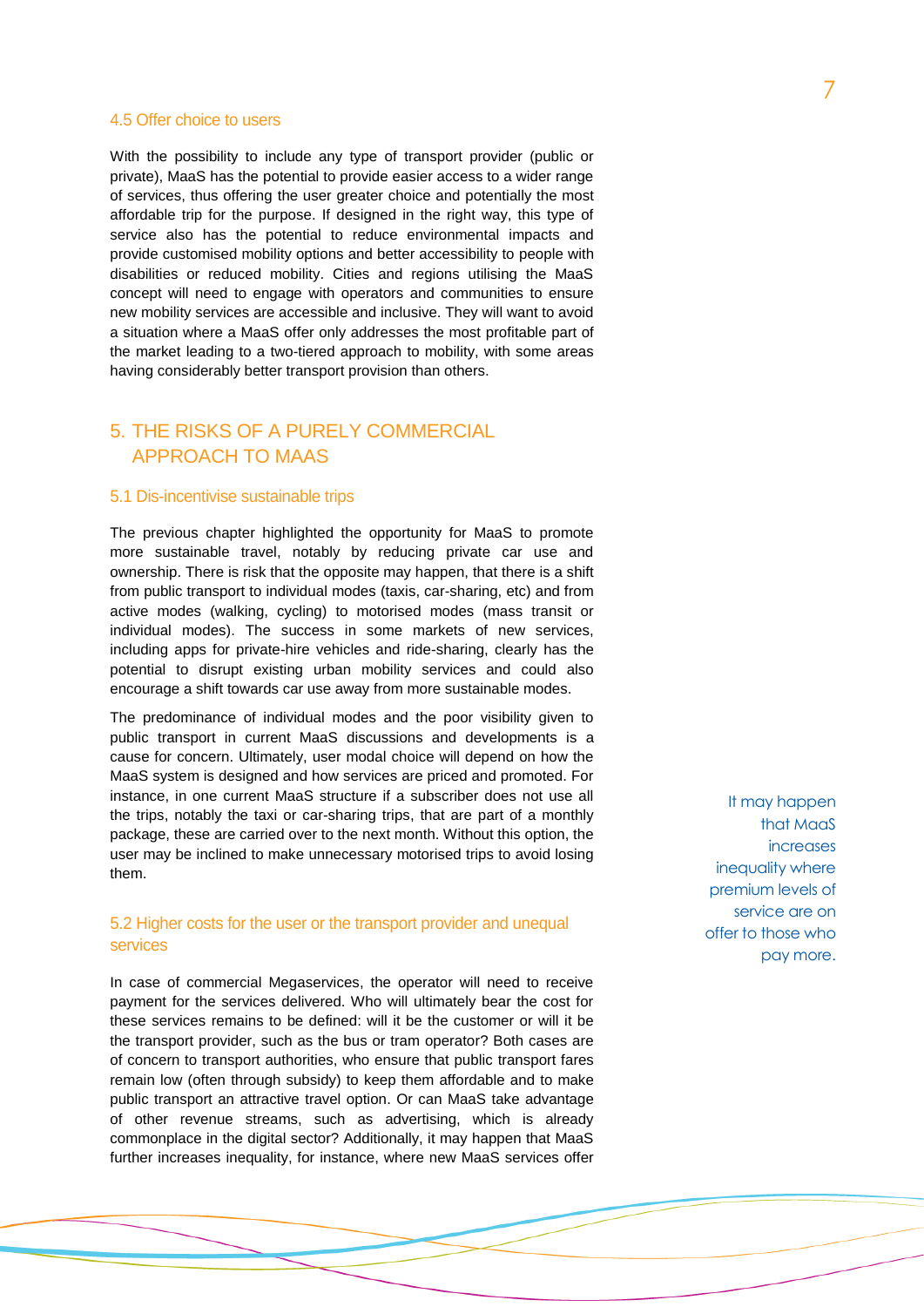premium levels of service to those who pay more (such as priority seats and boarding, or faster and safer connections).

### 5.3 Create a disconnect between the user, the transport provider and the transport authority

Transport authorities have invested substantial time and public money in recent years to improve the quality of public transport services and to encourage citizens to use public transport. Part of this effort has involved creating a relationship between the user and the public transport operator, for instance creating a single branding for several transport modes, as is the case in a number of cities. It may be that established public transport operators would be reluctant to participate in a system which required an intermediary between the transport provider and the transport user if they believed that their relationship with the customer and their brand image would be weakened. The digitalisation of transport services may create an additional disconnect for those who are less tech-savvy, leading to the widening of the so-called digital gap.

# 6. KEY ISSUES

### 6.1 Defining the best role for the transport authority in the MaaS environment

Should it be an enabler, a leader or let the market develop unimpeded? These are the questions that transport authorities are asking themselves. To date, commercial MaaS developments have tended to happen with little public authority involvement. However, there is a growing recognition that if MaaS is to take off, there has to be stronger collaboration between the public and private sector. While some commercial MaaS operators hold the view that MaaS should not be led by the public sector, some transport authorities are taking the lead in setting this up within their city or region, recognising that by being the provider or overall controller of a MaaS system, the benefits can be utilised in a greater number of areas, including data analytics and schedule optimisation, and the system will have a greater chance of supporting wider goals and objectives.

Whatever the nature of the MaaS service introduced in a city or region, there is a need for the public sector to oversee these developments, notably to monitor the performance of this service with respect to quality, affordability, access and inclusiveness.

### 6.2 Finding the right public-private sector balance for transport service planning/booking/payment

This is a fundamental issue for transport authorities as it touches on core functions that they typically use for strategic purposes, such as integrated payment systems (eg, Smartcards) or trip planning to make travelling on public transport more seamless and therefore easier. A shift of some functions from the public to private sector is already happening through open data policies for instance, which is seeing all sorts of static and dynamic transport data made available to app developers, including the

Should the transport authority be an enabler, a leader or let the MaaS market develop unimpeded?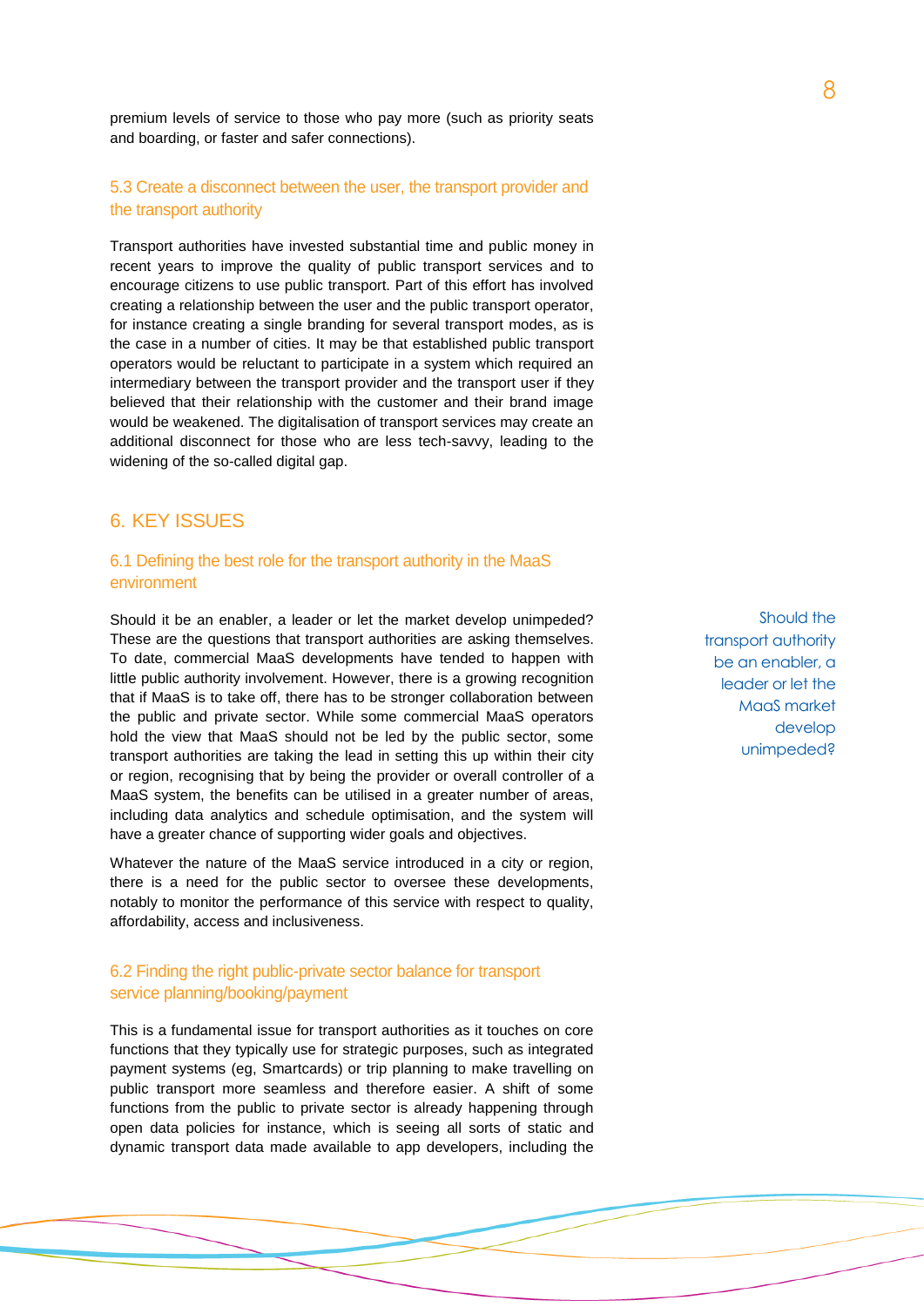release of APIs for journey planning and even public transport fares in some rare instances. Allowing third parties to sell tickets represents a paradigm shift for transport authorities and the public transport sector generally and will no doubt require extensive discussions between the parties concerned to ensure key issues such as affordability, access and service levels are guaranteed to the user.

This issue of defining an optimal balance has generated significant debate among elected members of local and regional authorities and highlights that a unique approach to MaaS will need to be taken by any city or region engaging with the concept and considering implementing a MaaS system.

### 6.3 Understanding the impact of MaaS on travel behaviour

Enthusiasts claim that MaaS can succeed where other initiatives have failed, namely, to persuade people to give up their car. This is a very ambitious goal and one that does not just rely on the presence of a MaaS platform in a city or region, but more importantly on the availability of alternative transport modes (public transport, taxi, etc) and their effective combination. Conversely, as explained in the previous section, there is a fear that MaaS could in fact induce less sustainable travel. Evidence of the impact of MaaS on travel behaviour is therefore needed.

### 6.4 Creating a win-win: combining the personalised approach of MaaS with delivering system benefits

The fact that MaaS is meant to be more personalised offers an opportunity to build a transport system that responds to individual needs, including those with limited transport access, as described in section 5. However, these personalised services must equally respond to wider societal and transport policy goals. Innovations in technology and services have not always given sufficient consideration to overall system impacts, which has slowed down their deployment. One example is the area of cooperative ITS (C-ITS), which is slow to be deployed in cities and regions because the benefits for a city and regional transport authority have not been adequately explored.

#### 6.5 Determining the best market environment for MaaS

In the circumstances where third party, private sector MaaS platforms are being developed, the value and importance of having an open and multiplayer MaaS market cannot be overestimated. Some public transport operators have already voiced concern that in a situation where there is only one MaaS operator, this player could dictate the terms under which the transport provider sells tickets to the operator, e.g., the price and volume. However, a multi-player MaaS environment could potentially become chaotic and confusing for the user, especially for people who are not able to use modern technology (smartphone apps, online banking, etc) today, such as the elderly. Whatever approach is taken, there is a need for the transport authority to have control/oversight of the system. From the European legislative perspective, good market conditions need

Innovations in technology and services have not always given sufficient consideration to overall system impacts.

Whatever MaaS approach is adopted, there is a need for public sector oversight.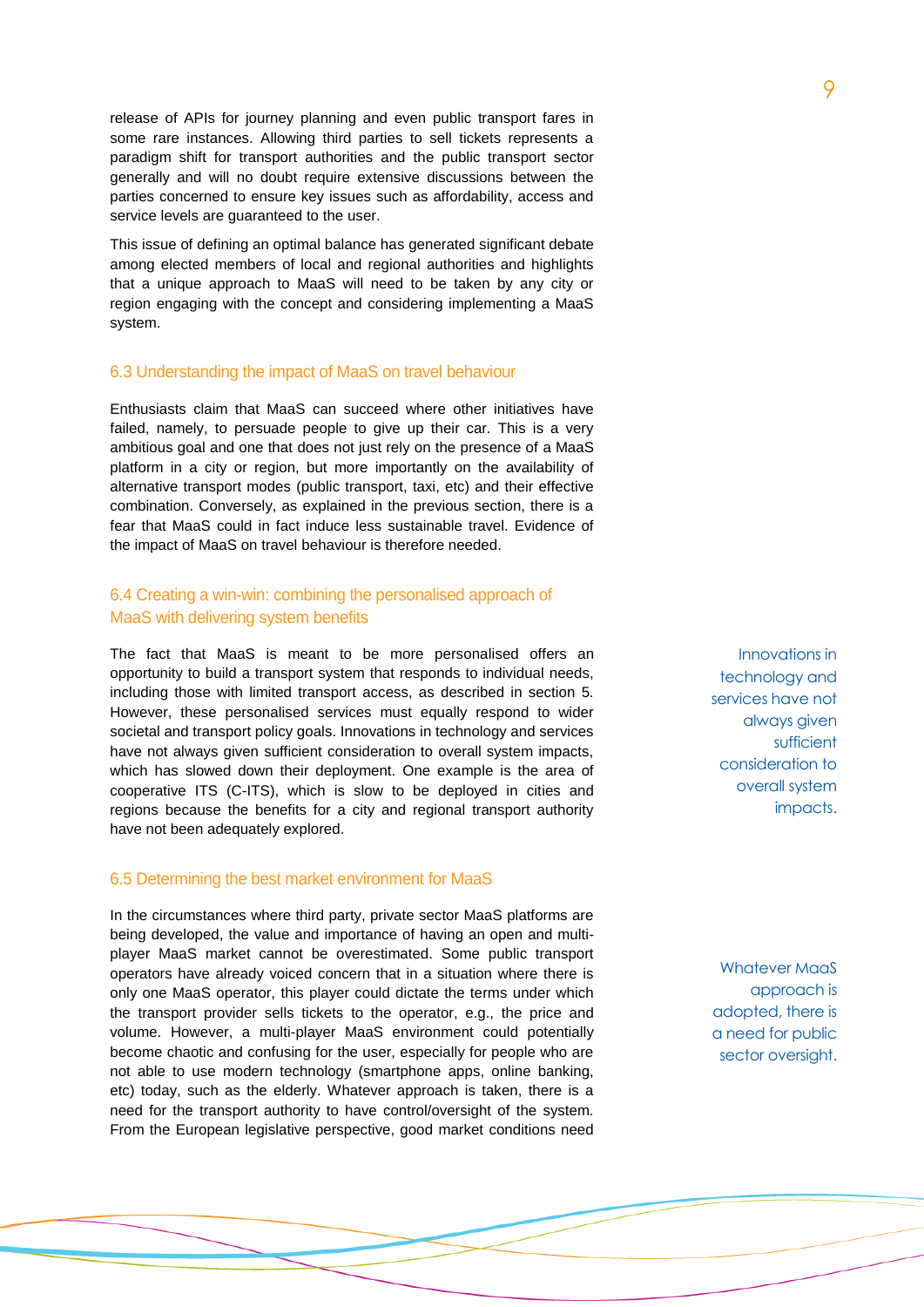to be created and passenger rights safeguarded, particularly regarding issues such as roaming costs and levels of service.

### 6.6 Understanding the business model and who will pay

Some clarity is needed on the business model for MaaS. Insights on this aspect are few and far between, mainly because MaaS is still very much in a piloting phase, i.e., there are very few commercial systems in operation today. This area will require further discussion and review between cities and regional authorities and MaaS related businesses. It is still not clear whether there would be a workable business case for thirdparty MaaS offers, particularly if the service depended on effective integration of a wide-range of existing public transport and other mobility services.

### 6.7 Exploring the potential long-term impact of MaaS on transport service procurement

This is more of a potential long-term effect of MaaS but certainly something that should be monitored as the market develops. In some areas of Europe, there are already movements afoot to move away from the traditional approach of tendering transport service supply (eg, bus routes) towards a more innovative approach based on tendering transport service demand.

It is not clear whether there would be a workable business case for third-party MaaS offers.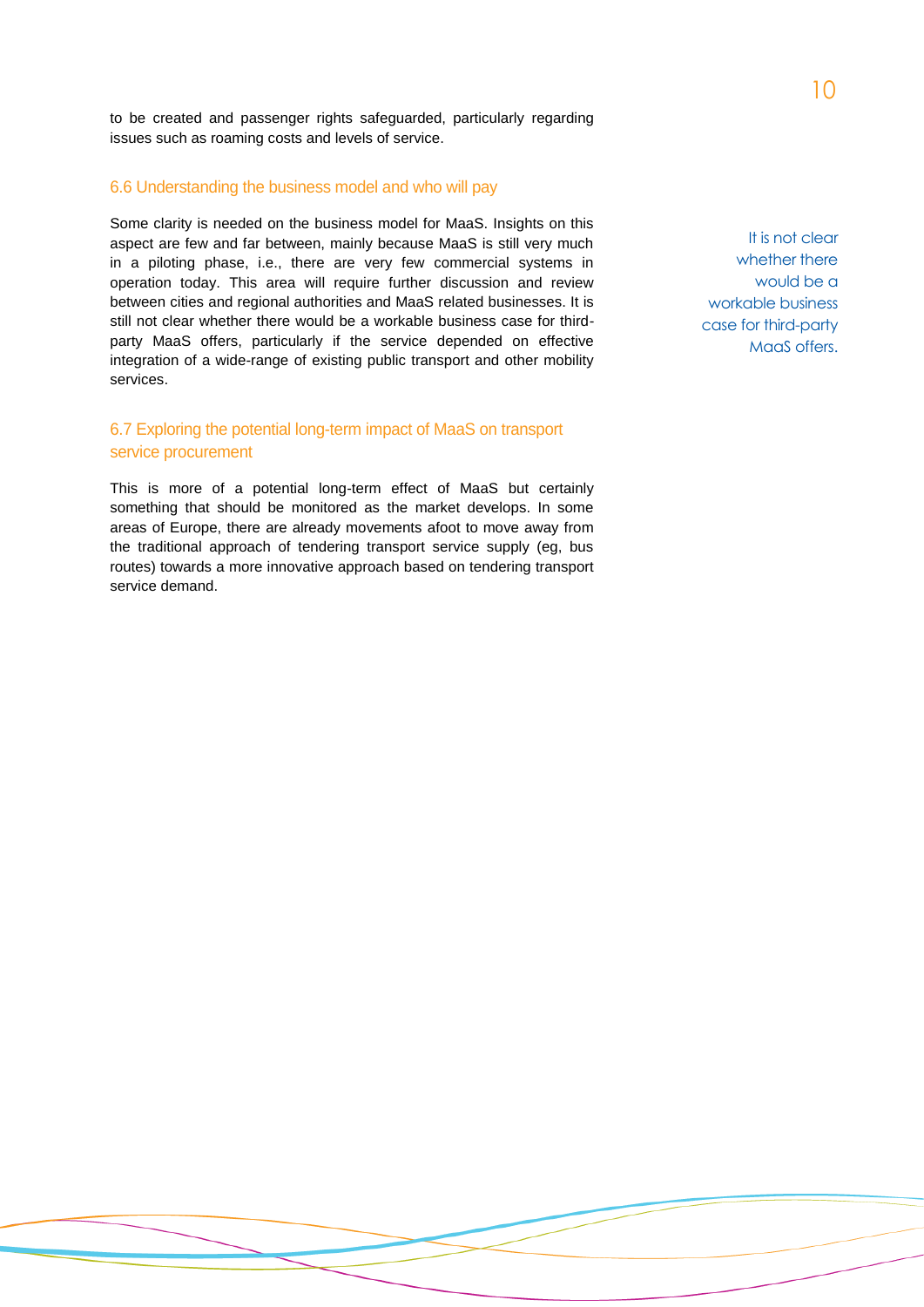# 7. CONCLUSIONS

- I. Cities, regions and local transport providers are in many cases already providing integrated mobility offers, though the scale and coverage of these differs widely across the EU. Policy makers at EU and national level should take this into account
- II. Polis members should actively consider how new mobility services might affect traditional public transport provision in their areas
- III. Where new mobility services do develop, the policy environment (at EU, national or local level) should ensure these contribute to sustainable mobility goals, for example by being complementary to public transport provision and the encouragement of active modes (walking and cycling), ie, truly intermodal trips
- IV. Whether it makes sense to encourage development of third-party private MaaS platforms will depend on local circumstances and, in particular, on the level of integration of existing services.
- V. Further research is necessary to gain greater insight into the potential impact of new mobility services, especially in terms of travel behaviour change, and an understanding of those situations in which such services can deliver greatest and quickest benefit.
- VI. City and regional authorities need to be involved in the development of policy around MaaS at EU and national level, through new models of governance and with public sector leadership, to avoid environmental, economic and social dysfunctions.
- VII. MaaS should not be regarded as a distinct player from policy; it can only achieve its goals if integrated with other measures such as low emission zones, pedestrianised areas, on-street parking policies, personal/work place mobility management, etc.